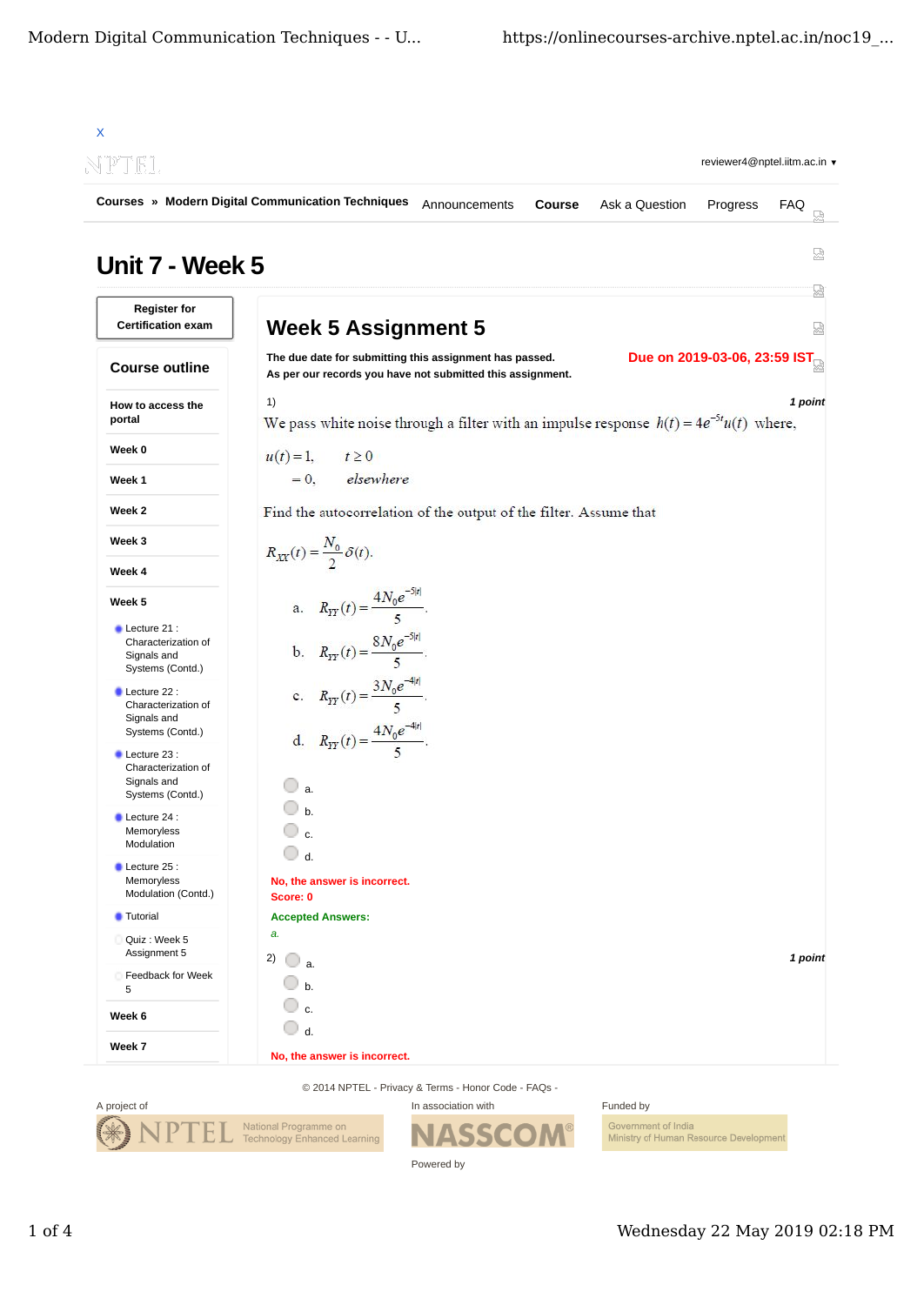| Week 12                          | $\circ$ c.                                      |                     |
|----------------------------------|-------------------------------------------------|---------------------|
| <b>DOWNLOAD</b><br><b>VIDEOS</b> | $\bigcirc$ d.<br>No, the answer is incorrect.   |                     |
| Assignment                       | Score: 0<br><b>Accepted Answers:</b>            |                     |
| Solution                         | c.                                              |                     |
|                                  | 4) $\bigcirc$ a.                                | $1$ po $\mathbb{R}$ |
|                                  | $\bigcirc$ b.                                   | 젎                   |
|                                  | $\overline{\mathbb{O}}$ c.                      |                     |
|                                  | $\bigcirc$ d.                                   | 덣                   |
|                                  | No, the answer is incorrect.<br>Score: 0        | 덣                   |
|                                  | <b>Accepted Answers:</b>                        |                     |
|                                  | b.                                              | 圀                   |
|                                  | 5) $\bigcirc$ a.                                | 1 point             |
|                                  | $\circledcirc$ b.<br>$\overline{\mathbb{O}}$ c. |                     |
|                                  | $\bigcirc$ d.                                   |                     |
|                                  | No, the answer is incorrect.                    |                     |
|                                  | Score: 0                                        |                     |
|                                  | <b>Accepted Answers:</b><br>c.                  |                     |
|                                  | $6)$ a.                                         | 1 point             |
|                                  | $\bigcirc$ b.                                   |                     |
|                                  | $\bigcirc$ c.                                   |                     |
|                                  | $\bigcirc$ d.                                   |                     |
|                                  | No, the answer is incorrect.                    |                     |
|                                  | Score: 0<br><b>Accepted Answers:</b>            |                     |
|                                  | b.                                              |                     |
|                                  | 7)<br>$\Box$ a.                                 | 1 point             |
|                                  | $\Box$ b.                                       |                     |
|                                  | $\overline{\mathbb{O}}$ c.                      |                     |
|                                  | $\bigcirc$ d.                                   |                     |
|                                  | No, the answer is incorrect.<br>Score: 0        |                     |
|                                  | <b>Accepted Answers:</b>                        |                     |
|                                  | c.                                              | 1 point             |
|                                  | 8) $\bigcirc$ a.<br>$\bigcirc$ b.               |                     |
|                                  | $\mathbb O$ c.                                  |                     |
|                                  | $\bigcirc$ d.                                   |                     |
|                                  | No, the answer is incorrect.                    |                     |
|                                  | Score: 0                                        |                     |
|                                  | <b>Accepted Answers:</b><br>b.                  |                     |
|                                  | 9) $\bigcirc$ a.                                | 1 point             |
|                                  | $\bigcirc$ b.                                   |                     |
|                                  | $\overline{\mathbb{O}}$ c.                      |                     |
|                                  | $\bigcirc$ d.                                   |                     |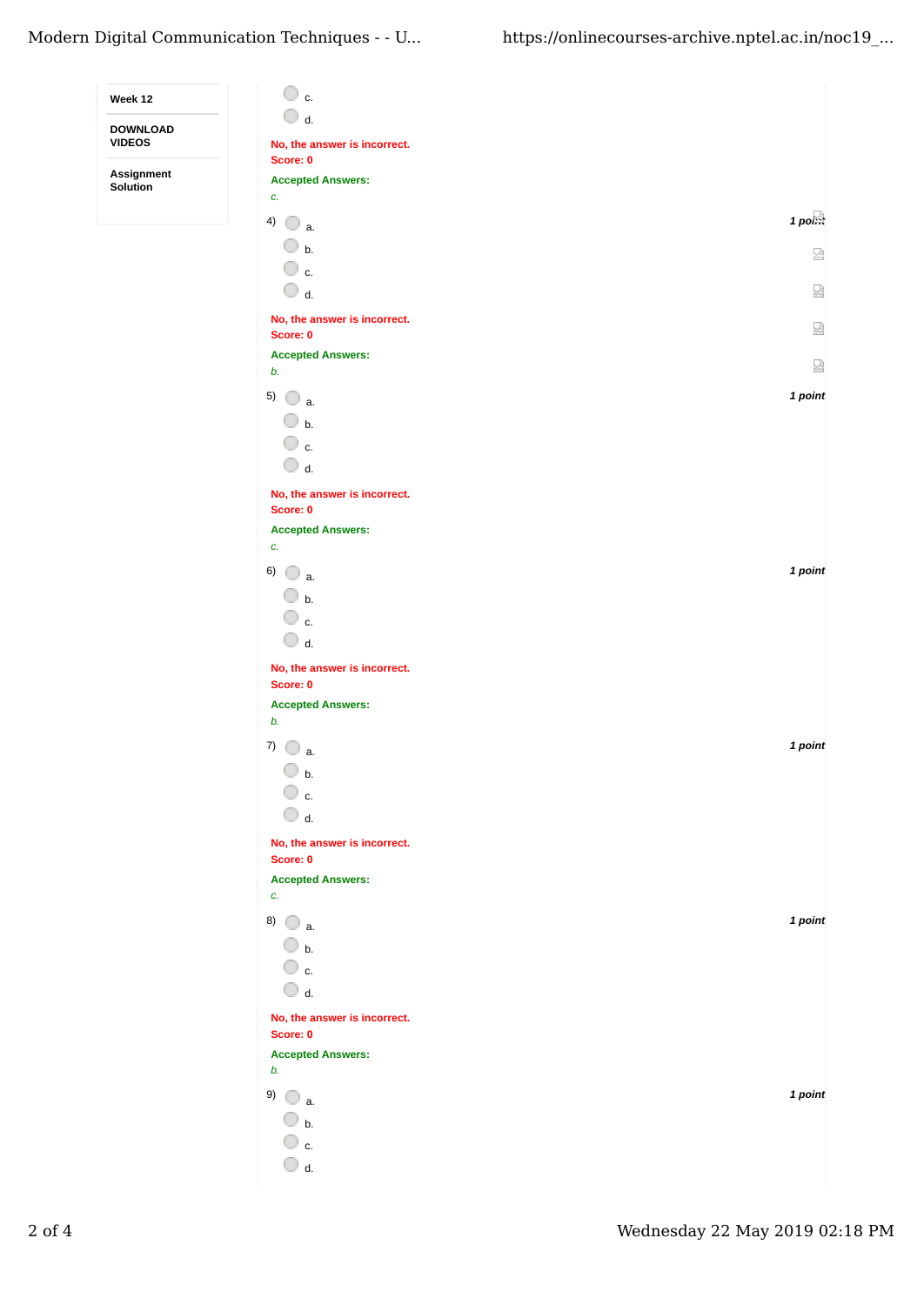| No, the answer is incorrect.<br>Score: 0 |              |
|------------------------------------------|--------------|
| <b>Accepted Answers:</b>                 |              |
| a.                                       |              |
| $10)$ a.                                 | 1 point      |
| $\bigcirc$ b.                            |              |
| $\overline{\mathbb{O}}$ c.               |              |
| $\bigcirc$ d.                            | 요            |
|                                          | 요            |
| No, the answer is incorrect.             |              |
| Score: 0                                 | 요            |
| <b>Accepted Answers:</b><br>a.           |              |
|                                          | 요<br>1 point |
| $11)$ $\bigcirc$ a.                      |              |
| $\bigcirc$ b.                            | 덣            |
| $\circ$ c.                               |              |
| $\bigcirc$ d.                            |              |
| No, the answer is incorrect.<br>Score: 0 |              |
| <b>Accepted Answers:</b>                 |              |
| a.                                       |              |
| $12)$ a.                                 | 1 point      |
| $\bigcirc$ b.                            |              |
| $\overline{\mathbb{O}}$ c.               |              |
| $\bigcirc$ d.                            |              |
|                                          |              |
| No, the answer is incorrect.<br>Score: 0 |              |
| <b>Accepted Answers:</b>                 |              |
| a.                                       |              |
| 13) $\bigcirc$ a.                        | 1 point      |
| $\bigcirc$ b.                            |              |
| ○ c.                                     |              |
| $\bigcirc$ d.                            |              |
|                                          |              |
| No, the answer is incorrect.<br>Score: 0 |              |
| <b>Accepted Answers:</b>                 |              |
| b.                                       |              |
| $14)$ a.                                 | 1 point      |
| $\bigcirc$ b.                            |              |
| $\overline{\mathbb{O}}$ c.               |              |
| $\bigcirc$ d.                            |              |
| No, the answer is incorrect.             |              |
| Score: 0                                 |              |
| <b>Accepted Answers:</b><br>d.           |              |
| 15)                                      | 1 point      |
|                                          |              |
|                                          |              |
|                                          |              |
|                                          |              |
|                                          |              |
|                                          |              |